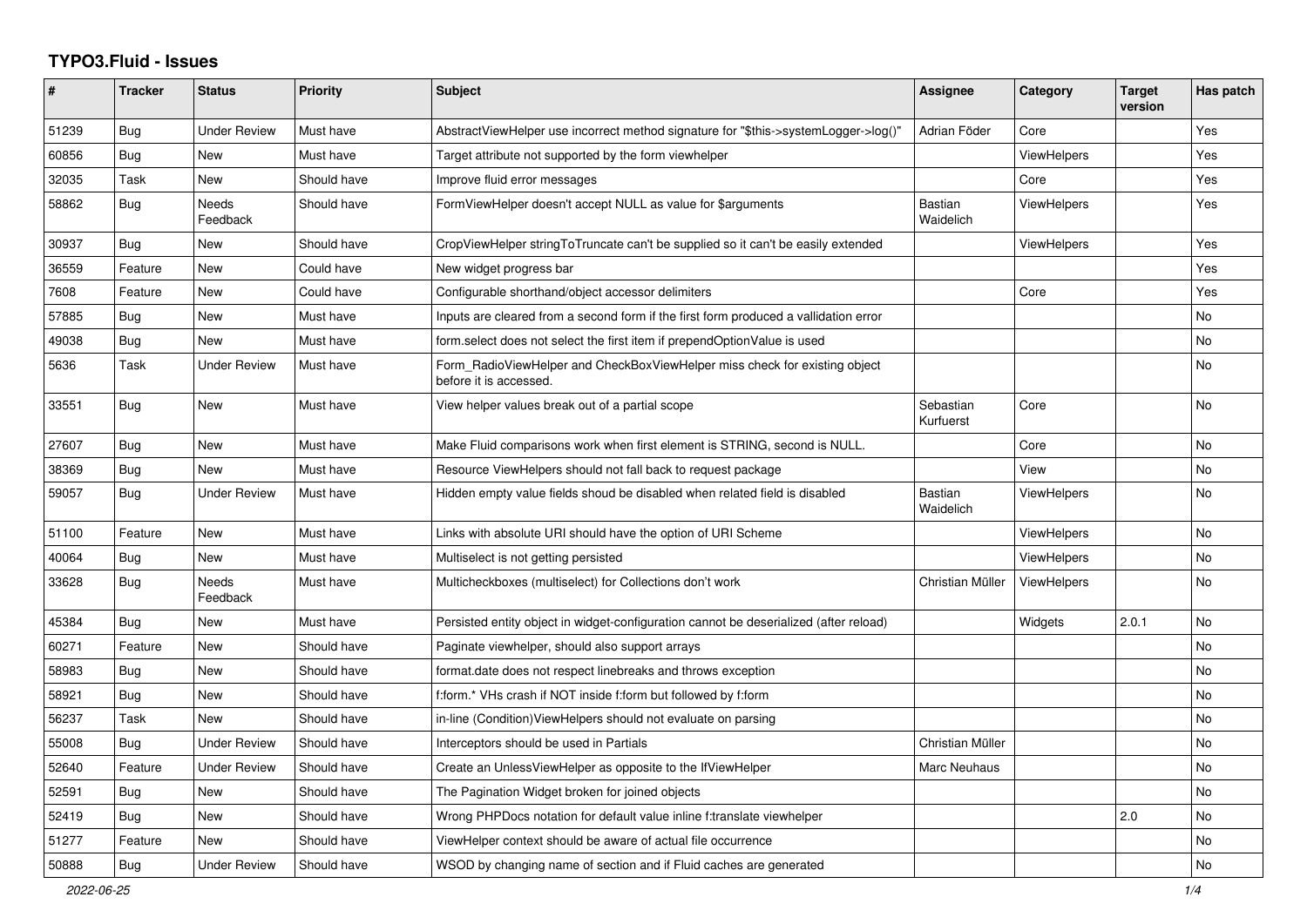| $\vert$ # | <b>Tracker</b> | <b>Status</b>            | <b>Priority</b> | <b>Subject</b>                                                                                              | Assignee               | Category | <b>Target</b><br>version | Has patch |
|-----------|----------------|--------------------------|-----------------|-------------------------------------------------------------------------------------------------------------|------------------------|----------|--------------------------|-----------|
| 49756     | Feature        | <b>Under Review</b>      | Should have     | Select values by array key in checkbox viewhelper                                                           |                        |          |                          | <b>No</b> |
| 47669     | Task           | New                      | Should have     | FormViewHelper does not define the default request method                                                   |                        |          |                          | <b>No</b> |
| 47006     | Bug            | <b>Under Review</b>      | Should have     | widget identifier are not unique                                                                            |                        |          |                          | No        |
| 46545     | Feature        | <b>New</b>               | Should have     | Better support for arrays in options of SelectViewHelper                                                    |                        |          |                          | No        |
| 46091     | Task           | <b>Needs</b><br>Feedback | Should have     | Show source file name and position on exceptions during parsing                                             |                        |          |                          | <b>No</b> |
| 45153     | Feature        | <b>New</b>               | Should have     | f:be.menus.actionMenuItem - Detection of the current select option is insufficient                          |                        |          |                          | No        |
| 43071     | Task           | <b>New</b>               | Should have     | Remove TOKENS for adding fallback teplates in B                                                             |                        |          |                          | No        |
| 42743     | Task           | New                      | Should have     | Remove inline style for hidden form fields                                                                  |                        |          |                          | No        |
| 42397     | Feature        | New                      | Should have     | Missing viewhelper for general links                                                                        |                        |          |                          | No        |
| 40081     | Feature        | New                      | Should have     | Allow assigned variables as keys in arrays                                                                  |                        |          |                          | No        |
| 38130     | Feature        | <b>New</b>               | Should have     | Checkboxes and multiple select fields should have an assignable default value                               |                        |          |                          | No        |
| 37095     | Feature        | <b>New</b>               | Should have     | It should be possible to set a different template on a Fluid TemplateView inside an<br>action               | Christopher<br>Hlubek  |          |                          | <b>No</b> |
| 33215     | Feature        | <b>New</b>               | Should have     | RFC: Dynamic values in ObjectAccess paths                                                                   |                        |          |                          | <b>No</b> |
| 28554     | Bug            | New                      | Should have     | (v4) implement feature flag to disable caching                                                              |                        |          |                          | <b>No</b> |
| 28553     | <b>Bug</b>     | New                      | Should have     | improve XHProf test setup                                                                                   |                        |          |                          | <b>No</b> |
| 28552     | Bug            | New                      | Should have     | (v5) write ViewHelper test for compiled run; adjust functional test to do two passes<br>(uncached & cached) |                        |          |                          | No        |
| 28551     | Bug            | Accepted                 | Should have     | (v4) backport VHTest                                                                                        | Sebastian<br>Kurfuerst |          |                          | <b>No</b> |
| 28550     | <b>Bug</b>     | New                      | Should have     | (v4) make widgets cacheable, i.e. not implement childnodeaccess interface                                   |                        |          |                          | <b>No</b> |
| 28549     | Bug            | New                      | Should have     | make widgets cacheable, i.e. not implement childnodeaccess interface                                        |                        |          |                          | No        |
| 3291      | Feature        | Needs<br>Feedback        | Should have     | Cacheable viewhelpers                                                                                       |                        |          |                          | No        |
| 46257     | Feature        | <b>Under Review</b>      | Should have     | Add escape sequence support for Fluid                                                                       |                        | Core     |                          | <b>No</b> |
| 39990     | Bug            | New                      | Should have     | Same form twice in one template: hidden fields for empty values are only rendered<br>once                   |                        | Core     |                          | <b>No</b> |
| 33394     | Feature        | <b>Needs</b><br>Feedback | Should have     | Logical expression parser for BooleanNode                                                                   | <b>Tobias Liebig</b>   | Core     |                          | <b>No</b> |
| 12863     | Bug            | New                      | Should have     | Attributes of a viewhelper can't contain a '-'                                                              | Sebastian<br>Kurfuerst | Core     |                          | No        |
| 3481      | Bug            | <b>New</b>               | Should have     | Use ViewHelperVariableContainer in PostParseFacet                                                           |                        | Core     |                          | <b>No</b> |
| 46289     | Bug            | Needs<br>Feedback        | Should have     | Enable Escaping Interceptor in XML request format                                                           |                        | View     | 2.0.1                    | <b>No</b> |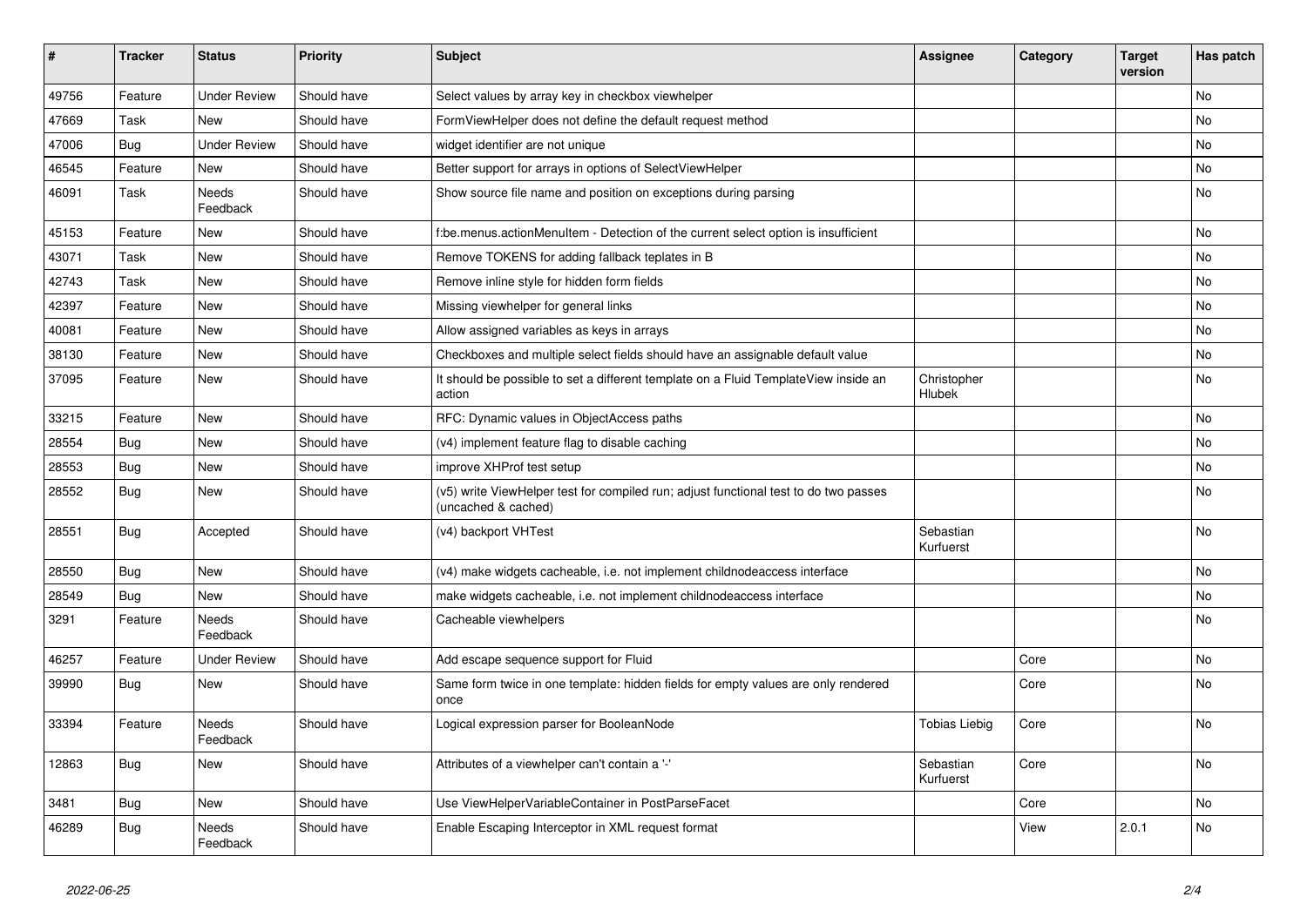| ∦     | <b>Tracker</b> | <b>Status</b>            | <b>Priority</b> | <b>Subject</b>                                                                                         | <b>Assignee</b>             | Category    | <b>Target</b><br>version | Has patch |
|-------|----------------|--------------------------|-----------------|--------------------------------------------------------------------------------------------------------|-----------------------------|-------------|--------------------------|-----------|
| 45394 | Task           | New                      | Should have     | Forwardport Unit test for standalone view                                                              |                             | View        |                          | No        |
| 43072 | Task           | New                      | Should have     | Remove TOKENS for adding templates fallback in Backporter                                              |                             | View        |                          | No        |
| 65424 | <b>Bug</b>     | <b>Under Review</b>      | Should have     | SelectViewHelper must respect option(Value Label)Field for arrays                                      |                             | ViewHelpers |                          | No        |
| 60003 | Feature        | New                      | Should have     | Add required-Attribute to f:form.password                                                              |                             | ViewHelpers |                          | No        |
| 54284 | Bug            | New                      | Should have     | Default Option for Switch/Case VH                                                                      |                             | ViewHelpers |                          | No        |
| 54195 | Task           | New                      | Should have     | Rename and move FormViewHelper's errorClass value, currently 'f3-form-error'                           | Adrian Föder                | ViewHelpers |                          | No        |
| 49600 | <b>Bug</b>     | New                      | Should have     | f:form tag shown as a HTML on frontend                                                                 |                             | ViewHelpers |                          | No        |
| 44234 | <b>Bug</b>     | <b>Under Review</b>      | Should have     | selectViewHelper's sorting does not respect locale collation                                           |                             | ViewHelpers | 2.1                      | No        |
| 43346 | Feature        | <b>Under Review</b>      | Should have     | Allow property mapping configuration via template                                                      | Karsten<br>Dambekalns       | ViewHelpers | 2.1                      | No        |
| 40998 | <b>Bug</b>     | <b>Under Review</b>      | Should have     | Missing parent request namespaces in form field name prefix                                            | Sebastian<br>Kurfuerst      | ViewHelpers | 1.1.1                    | No        |
| 39936 | Feature        | New                      | Should have     | registerTagAttribute should handle default values                                                      |                             | ViewHelpers |                          | No        |
| 37619 | <b>Bug</b>     | <b>New</b>               | Should have     | Fatal Error when using variable in name attribute of Section ViewHelper                                |                             | ViewHelpers |                          | No        |
| 36662 | <b>Bug</b>     | Needs<br>Feedback        | Should have     | Checked state isn't always correct when property is collection                                         | Kevin Ulrich<br>Moschallski | ViewHelpers | 1.1.1                    | No        |
| 36410 | Feature        | New                      | Should have     | Allow templates to send arguments back to layout                                                       |                             | ViewHelpers |                          | No        |
| 34682 | <b>Bug</b>     | <b>Under Review</b>      | Should have     | Radio Button missing checked on validation error                                                       |                             | ViewHelpers |                          | No        |
| 10911 | Task           | New                      | Should have     | Tx_Fluid_ViewHelpers_Form_AbstractFormViewHelper->renderHiddenIdentityField<br>should be more reliable |                             | ViewHelpers |                          | No        |
| 8648  | Bug            | New                      | Should have     | format.crop ViewHelper should support all features of the crop stdWrap function                        |                             | ViewHelpers |                          | No        |
| 8491  | Task           | <b>Needs</b><br>Feedback | Should have     | link.action and uri.action differ in absolute argument                                                 | Karsten<br>Dambekalns       | ViewHelpers |                          | No        |
| 5933  | Feature        | Accepted                 | Should have     | Optional section rendering                                                                             | Sebastian<br>Kurfuerst      | ViewHelpers |                          | No        |
| 53806 | Bug            | <b>Under Review</b>      | Should have     | Paginate widget maximumNumberOfLinks rendering wrong number of links                                   | Bastian<br>Waidelich        | Widgets     |                          | No        |
| 36655 | Bug            | New                      | Should have     | Pagination Links                                                                                       |                             | Widgets     |                          | No        |
| 31955 | Feature        | New                      | Should have     | f:uri.widget                                                                                           |                             | Widgets     |                          | No        |
| 62346 | Feature        | New                      | Could have      | f:comment should have high precende                                                                    |                             | Core        | 3.x                      | No        |
| 30555 | Feature        | New                      | Could have      | Make TagBuilder more extensible                                                                        |                             | Core        |                          | No        |
| 10472 | Feature        | New                      | Could have      | Fluid Standalone distribution                                                                          |                             | Core        |                          | No        |
| 60181 | Feature        | New                      | Could have      | Caching mechanism for Fluid Views/Templates                                                            |                             | View        |                          | No        |
| 8989  | Feature        | Needs<br>Feedback        | Could have      | Search path for fluid template files                                                                   |                             | View        |                          | No        |